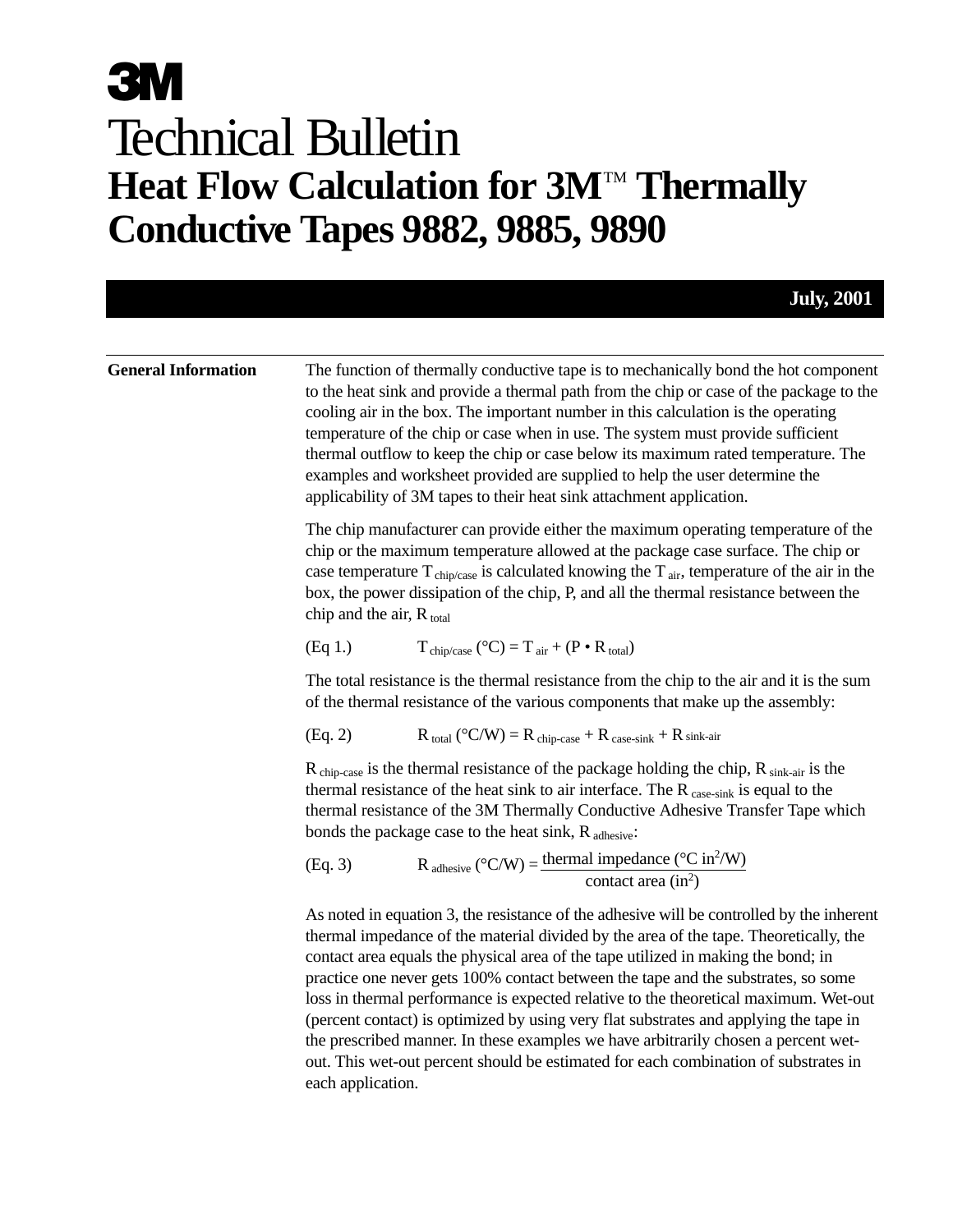| <b>Example 1</b> | Example 1 shows a typical calculation where the user knows the maximum operating<br>temperature of the chip. In this example we have chosen a piece of 10 mil $3M^{TM}$ Tape<br>9890, which has relatively high thermal impedance.                                                                           |
|------------------|--------------------------------------------------------------------------------------------------------------------------------------------------------------------------------------------------------------------------------------------------------------------------------------------------------------|
|                  | Known quantities:                                                                                                                                                                                                                                                                                            |
|                  | $T_{air} = 50^{\circ}C$                                                                                                                                                                                                                                                                                      |
|                  | $R_{chip-case} = 1.75^{\circ}C/W$                                                                                                                                                                                                                                                                            |
|                  | $R_{sink-air} = 1.5^{\circ}C/W$                                                                                                                                                                                                                                                                              |
|                  | Thermal impedance of 3M Tape = $0.9^{\circ}$ C in <sup>2</sup> /W, tape area is $0.75$ in <sup>2</sup>                                                                                                                                                                                                       |
|                  | Power dissipation of $chip = 5W$                                                                                                                                                                                                                                                                             |
|                  | Chip maximum operating temperature = $90^{\circ}$ C                                                                                                                                                                                                                                                          |
|                  | Calculations:<br>From equation 3, R $_{\text{adhesive}} = 0.9^{\circ}\text{C in}^2/\text{W}/0.75$ in <sup>2</sup> = 1.2°C/W. Recall that one does not<br>get 100% wet-out between the adhesive and the substrates, so let us bump this value<br>up to $2.0^{\circ}$ C/W (approximately 60% wet-out assumed). |
|                  | From equation 2, R total = R chip-air = $1.75 + 2.0 + 1.5 = 5.25$ °C/W                                                                                                                                                                                                                                       |
|                  | So we can now calculate the chip operating temperature from equation 1.                                                                                                                                                                                                                                      |
|                  | $T_{\text{chip}} = 50^{\circ}\text{C} + (5\text{W} \cdot 5.25^{\circ}\text{C/W}) = 50^{\circ}\text{C} + 26.25^{\circ}\text{C} = 76.25^{\circ}\text{C}$                                                                                                                                                       |
|                  | We can see that the calculated temperature of the chip surface $(76.25^{\circ}C)$ is less than<br>the recommended operating temperature of the chip $(90^{\circ}C)$ . If, on the other hand, the<br>power dissipation for this chip were 10 W, our calculation would be:                                     |
|                  | $T_{\text{chip}} = 50^{\circ}\text{C} + (10\text{W} \cdot 5.25^{\circ}\text{C/W}) = 50^{\circ}\text{C} + 52.5^{\circ}\text{C} = 102.5^{\circ}\text{C}$                                                                                                                                                       |
|                  | i.e. and this chip would run too hot in this design.                                                                                                                                                                                                                                                         |
|                  |                                                                                                                                                                                                                                                                                                              |
|                  |                                                                                                                                                                                                                                                                                                              |
|                  |                                                                                                                                                                                                                                                                                                              |
|                  |                                                                                                                                                                                                                                                                                                              |
|                  |                                                                                                                                                                                                                                                                                                              |
|                  |                                                                                                                                                                                                                                                                                                              |
|                  |                                                                                                                                                                                                                                                                                                              |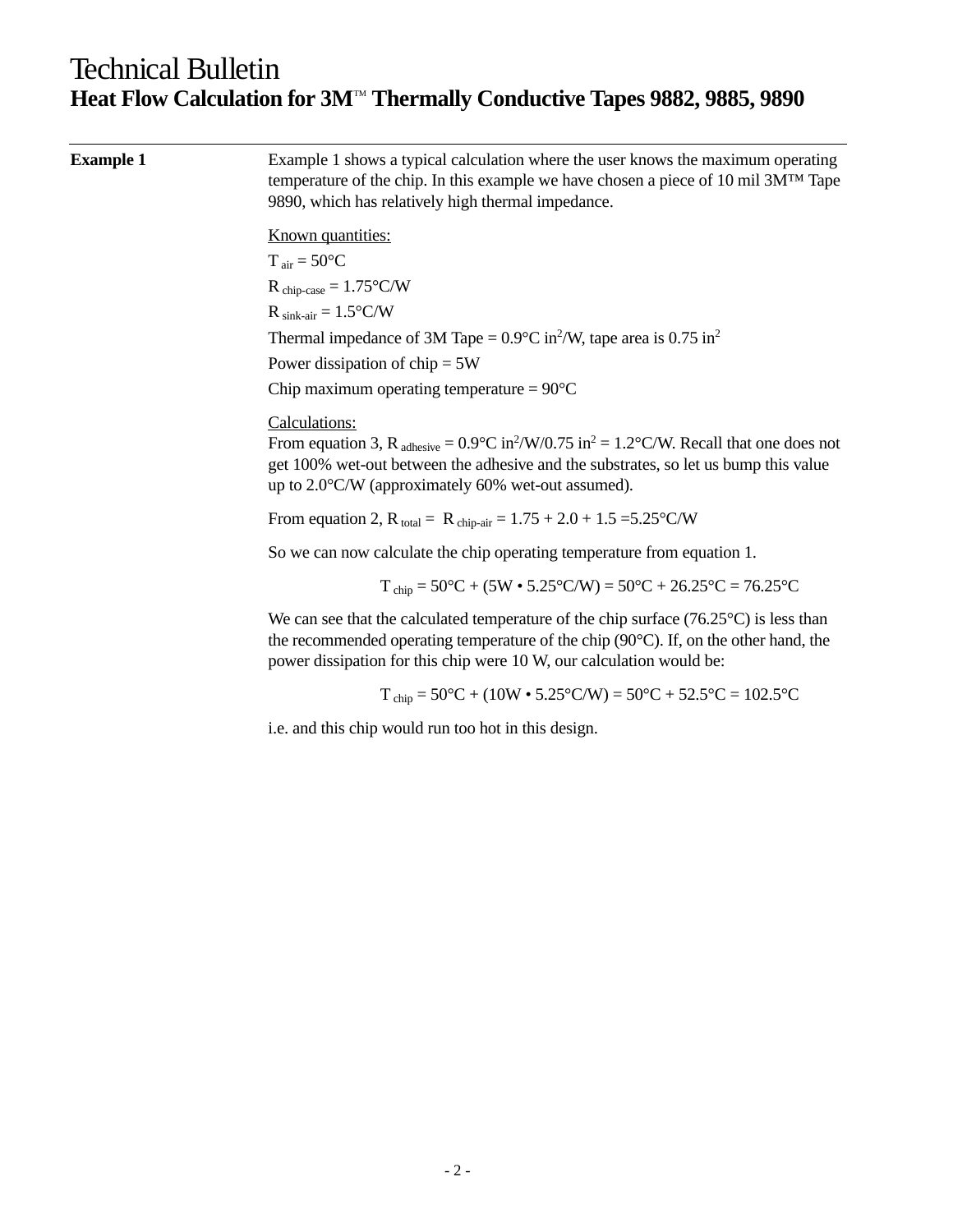| <b>Example 2</b> | Example 2 shows a typical calculation where the user has been provided the<br>maximum operating temperature of the case by the manufacturer. In this example<br>we have chosen a piece of 2 mil 3M <sup>TM</sup> Tape 9882, which has relatively low thermal<br>impedance. In this example there is no $R_{\text{chip-case}}$ in the calculation. The power<br>dissipation of this chip is 10 W.    |
|------------------|-----------------------------------------------------------------------------------------------------------------------------------------------------------------------------------------------------------------------------------------------------------------------------------------------------------------------------------------------------------------------------------------------------|
|                  | Now equation 1 can be written as: $T_{\text{case}} = T_{\text{air}} + (P \cdot R_{\text{total}})$                                                                                                                                                                                                                                                                                                   |
|                  | And equation 2 is given as: $R_{total} = R_{case-sink} + R_{sink-air}$                                                                                                                                                                                                                                                                                                                              |
|                  | As before the R $_{\text{case-sink}}$ is equal to R $_{\text{adhesive}}$ given in equation 3 above.                                                                                                                                                                                                                                                                                                 |
|                  | Known quantities:<br>$T_{air} = 50^{\circ}C$                                                                                                                                                                                                                                                                                                                                                        |
|                  | $R_{sink-air} = 1.5^{\circ}C/W$                                                                                                                                                                                                                                                                                                                                                                     |
|                  | Thermal impedance of tape = $0.2^{\circ}$ C in <sup>2</sup> /W, tape area is $0.75$ in <sup>2</sup><br>Power dissipation of $chip = 10W$                                                                                                                                                                                                                                                            |
|                  | Maximum case temperature = $80^{\circ}$ C                                                                                                                                                                                                                                                                                                                                                           |
|                  | Calculations:<br>From equation 3, R $_{\text{adhesive}} = 0.2^{\circ}\text{C in}^2/\text{W}/0.75$ in <sup>2</sup> = 0.27°C/W. Recall that one does<br>not get 100% wet-out between the adhesive and the substrates, so let us bump this<br>value up to 0.6°C/W (approximately 50% wet-out assumed; the thinner the tape, the<br>more difficult it is to obtain complete wet out of the substrate.). |
|                  | From modified equation 2, $R_{\text{total}} = R_{\text{case-air}} = 0.6 + 1.5 = 2.1 \degree \text{C/W}$                                                                                                                                                                                                                                                                                             |
|                  | So we can now calculate the chip operating temperature from equation 1.                                                                                                                                                                                                                                                                                                                             |
|                  | $T_{\text{case}} = 50^{\circ}\text{C} + (10\text{W} \cdot 2.1^{\circ}\text{C/W}) = 50^{\circ}\text{C} + 21^{\circ}\text{C} = 71^{\circ}\text{C}$                                                                                                                                                                                                                                                    |
|                  | We see in example 2 with the thin tape 9882 the case temperature is below the<br>specified maximum.                                                                                                                                                                                                                                                                                                 |
|                  |                                                                                                                                                                                                                                                                                                                                                                                                     |
|                  |                                                                                                                                                                                                                                                                                                                                                                                                     |
|                  |                                                                                                                                                                                                                                                                                                                                                                                                     |
|                  |                                                                                                                                                                                                                                                                                                                                                                                                     |
|                  |                                                                                                                                                                                                                                                                                                                                                                                                     |
|                  |                                                                                                                                                                                                                                                                                                                                                                                                     |
|                  |                                                                                                                                                                                                                                                                                                                                                                                                     |
|                  |                                                                                                                                                                                                                                                                                                                                                                                                     |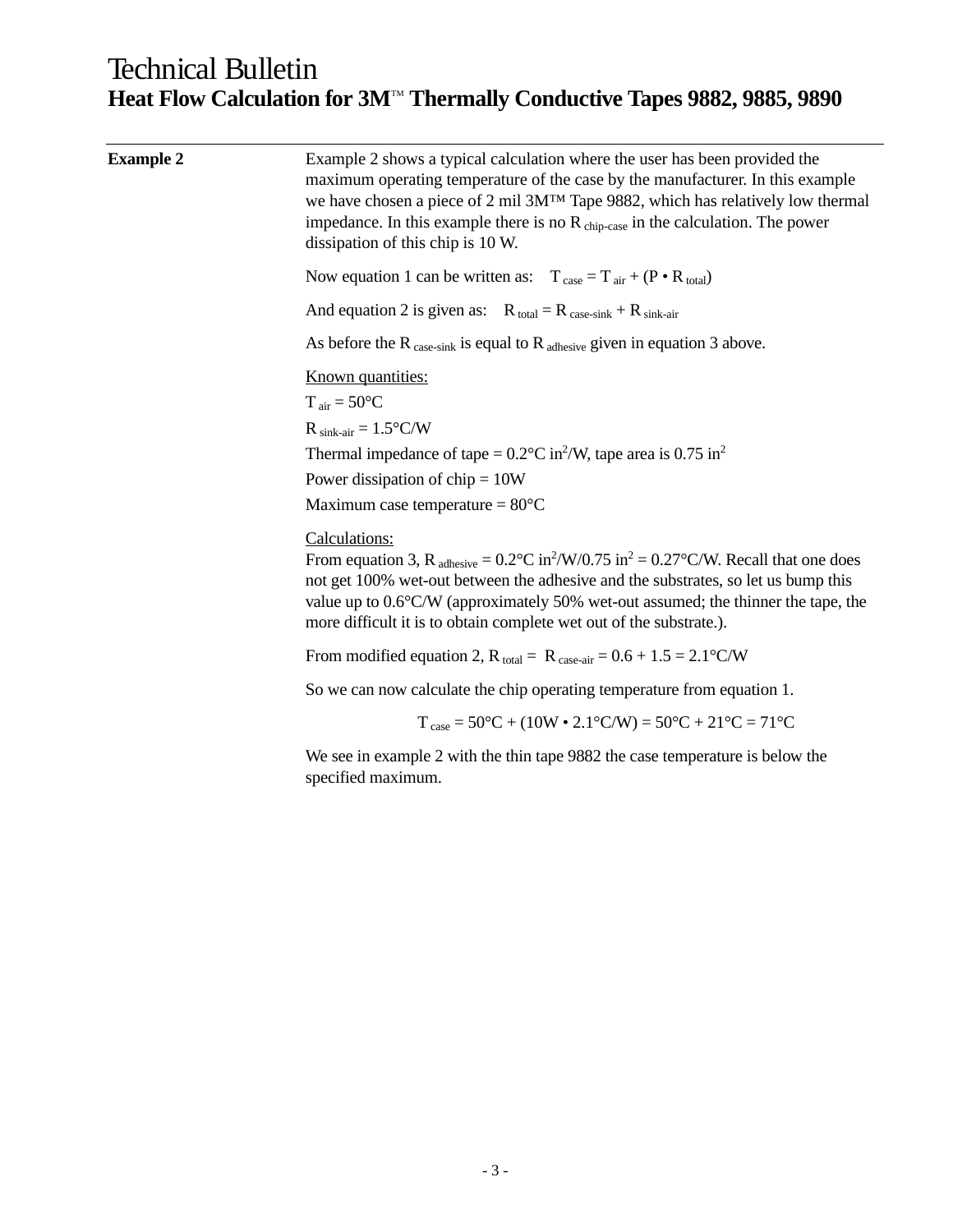#### **Customer Worksheet:**

#### **Information Required (units):**

| $T_{\text{air}}$ - typical expected air temperature in the device ( $^{\circ}$ C)              |  |  |
|------------------------------------------------------------------------------------------------|--|--|
| <b>Information from Material Suppliers:</b>                                                    |  |  |
| $R_{chip-case}$ (if needed) (°C/W)                                                             |  |  |
| $R_{sink-air}$ (°C/W)                                                                          |  |  |
| P, power dissipation of chip $(W)$                                                             |  |  |
| Chip maximum operating temperature $({}^{\circ}C)$ or                                          |  |  |
| Maximum case temperature $({}^{\circ}C)$                                                       |  |  |
| Thermal impedance of 3M <sup>TM</sup> Tapes (see product data page for most up-to-date values) |  |  |
| Tape $9882 = 0.2$ °C in <sup>2</sup> /W                                                        |  |  |
| Tape $9885 = 0.5$ °C in <sup>2</sup> /W                                                        |  |  |
| Tape $9890 = 0.9$ °C in <sup>2</sup> /W                                                        |  |  |
|                                                                                                |  |  |

1. Calculate R adhesive:

 $R_{\text{adhesive}} = (Thermal impedance of 3M tape/area of tape) / wet out % estimate$ 

 $(°C/W) = ($ 

2. Calculate  $R_{total}$  from equation 2:

 $R_{total} = R_{chip-case}$  (if applicable) +  $R_{adhesive}$  +  $R_{sink-air}$ 

\_\_\_\_\_\_\_\_\_\_\_\_\_ (°C/W) = \_\_\_\_\_\_\_\_\_\_\_\_\_ + \_\_\_\_\_\_\_\_\_\_\_\_\_ + \_\_\_\_\_\_\_\_\_\_\_\_\_

3. Calculate the chip or case temperature:

 $T_{\text{chip or case}} = T_{\text{air}} + (P \cdot R_{\text{total}})$ 

 $(C) =$   $(x - x)^2 + (y - x)^2 + (y - x)^2 + (y - x)^2 + (y - x)^2 + (y - x)^2 + (y - x)^2 + (y - x)^2 + (y - x)^2 + (y - x)^2 + (y - x)^2 + (y - x)^2 + (y - x)^2 + (y - x)^2 + (y - x)^2 + (y - x)^2 + (y - x)^2 + (y - x)^2 + (y - x)^2 + (y - x)^2 + (y - x)^2 + (y - x)^2 + (y - x)^2 + (y - x)^2 + (y - x)^2 + (y - x)^2 + (y - x)^2 + (y - x)^2 + (y - x)^2 + (y - x)^2 + (y - x)^$ 

4. Compare this calculated chip/case temperature with the chip manufacturer's recommendations.